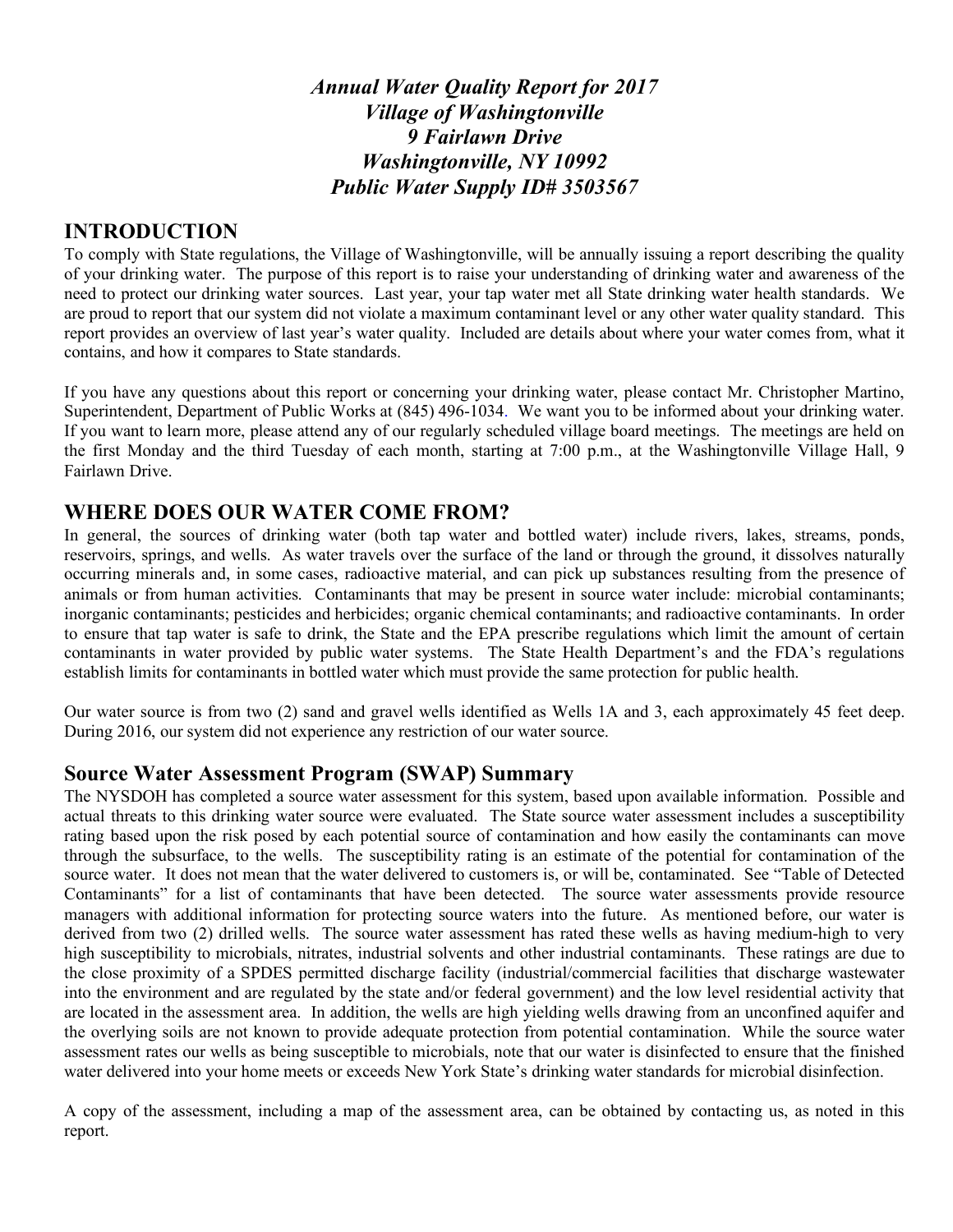# **FACTS AND FIGURES**

Our water system serves approximately 7,000 people through 1,843 service connections. The total water produced in 2017 was 177 million gallons. The daily average of water treated and pumped into the distribution system was 486,257 gallons per day. Our highest single day was 793,800 gallons. The amount of water delivered to customers was 118 million gallons. This leaves an unaccounted for total of 59 million gallons, or 163,582 gallons per day. This water, used to flush mains, fight fires and leakage and under registering service connection water meters, accounts for the remaining 59 million gallons (34% of the total amount produced). In 2017, water customers were charged \$3.50 per 1,000 gallons of water and the annual average water charge per user was \$225.

# **ARE THERE CONTAMINANTS IN OUR DRINKING WATER?**

As the State regulations require, we routinely test your drinking water for numerous contaminants. These contaminants include: total coliform, turbidity, inorganic compounds, nitrate, nitrite, lead and copper, volatile organic compounds, total trihalomethanes, haloacetic acids, radiological and synthetic organic compounds. The table presented below depicts which compounds were detected in your drinking water. The State allows us to test for some contaminants less than once per year because the concentrations of these contaminants do not change frequently. Some of our data, though representative, are more than one year old.

It should be noted that all drinking water, including bottled drinking water, may be reasonably expected to contain at least small amounts of some contaminants. The presence of contaminants does not necessarily indicate that water poses a health risk. More information about contaminants and potential health effects can be obtained by calling the EPA's Safe Drinking Water Hotline (800-426-4791) or the Orange County Health Department at (845) 291-2331.

| <b>Table of Detected Contaminants</b> |                |          |                 |                 |                |                   |                             |
|---------------------------------------|----------------|----------|-----------------|-----------------|----------------|-------------------|-----------------------------|
|                                       |                |          | Level Detected  | Unit            |                |                   |                             |
|                                       | Violation      | Date of  | (Avg/Max)       | Measure-        |                | Regulatory Limit  | Likely Source of            |
| Contaminant                           | Yes/No         | Sample   | (Range)         | ment            | <b>MCLG</b>    | (MCL, TT or AL)   | Contamination               |
|                                       |                |          |                 |                 |                | $MCL = 2$ or more | Naturally present in the    |
| <b>Total Coliform</b>                 | N <sub>0</sub> | 10/24/17 | positive sample | n/a             | n/a            | positive samples  | environment                 |
| Sodium                                | N <sub>0</sub> | 10/31/17 | $61$ (max)      | mg/l            | N/A            | See Note 1        | Naturally Occurring         |
|                                       |                |          | ND to 290       |                 |                |                   |                             |
|                                       |                |          | 8.6             |                 |                |                   | Corrosion of household      |
| Lead                                  | N <sub>0</sub> | 8/21/15  | (See Note 2)    | $\frac{u g}{l}$ | $\mathbf{0}$   | $AL-15$           | plumbing systems            |
|                                       |                |          | $0.034$ to 2.3  |                 |                |                   |                             |
|                                       |                |          | 0.14            |                 |                |                   | Corrosion of household      |
| Copper                                | N <sub>0</sub> | 8/21/15  | (See Note 3)    | mg/l            | 1.3            | $AL-1.3$          | plumbing systems            |
| Nitrate                               | N <sub>0</sub> | 10/31/17 | 0.56            | mg/l            | 10             | $MCL=10$          | Run-off from fertilizer use |
|                                       |                |          |                 |                 |                |                   | By-product of drinking      |
|                                       |                |          |                 |                 |                |                   | water chlorination needed   |
| Total Tri-Halomethanes                | N <sub>0</sub> | 8/10/17  | 35              | $\frac{u}{g}$   | N/A            | $MCL=80$          | to kill harmful organisms   |
|                                       |                |          |                 |                 |                |                   | By-product of drinking      |
|                                       |                |          |                 |                 |                |                   | water chlorination needed   |
| Haloacetic Acids                      | N <sub>0</sub> | 8/10/17  | 3.5             | $\frac{u}{g}$   | N/A            | $MCL=60$          | to kill harmful organisms   |
| Barium                                | No             | 8/24/15  | 0.019           | mg/l            | $\overline{c}$ | $MCL=2$           | Erosion of natural deposits |
| Nickel                                | No             | 8/24/15  | 1.8             | $\frac{u}{g}$   | 100            | 100 MCL           | Erosion of natural deposits |
| Iron                                  | N <sub>0</sub> | 3/1/17   | 60              | $\frac{u g}{l}$ | 300            | $MCL = 300$       | <b>Naturally Occurring</b>  |
| Manganese                             | No             | 3/1/17   | 10              | Ug/l            | 300            | $MCL = 300$       | Naturally Occurring         |

#### **Notes:**

1 – Water containing more than 20 mg/l of sodium should not be used for drinking by people on severely restricted sodium diets. Water containing more than 270 mg/l of sodium should not be used for drinking by people on moderately restricted sodium diets.

2 – The level presented represents the 90th percentile of the 20 samples collected. A percentile is a value on a scale of 100 that indicates the percent of a distribution that is equal to or below it. The 90th percentile is equal to or greater than 90% of the lead values detected in the water system. The action level for lead was exceeded at 2 of the sites tested. The 90th percentile was 8.6 ug/l, which is below the action level.

3 – The level presented represents the 90th percentile of the 20 samples collected. A percentile is a value on a scale of 100 that indicates the percent of a distribution that is equal to or below it. The 90th percentile is equal to or greater than 90%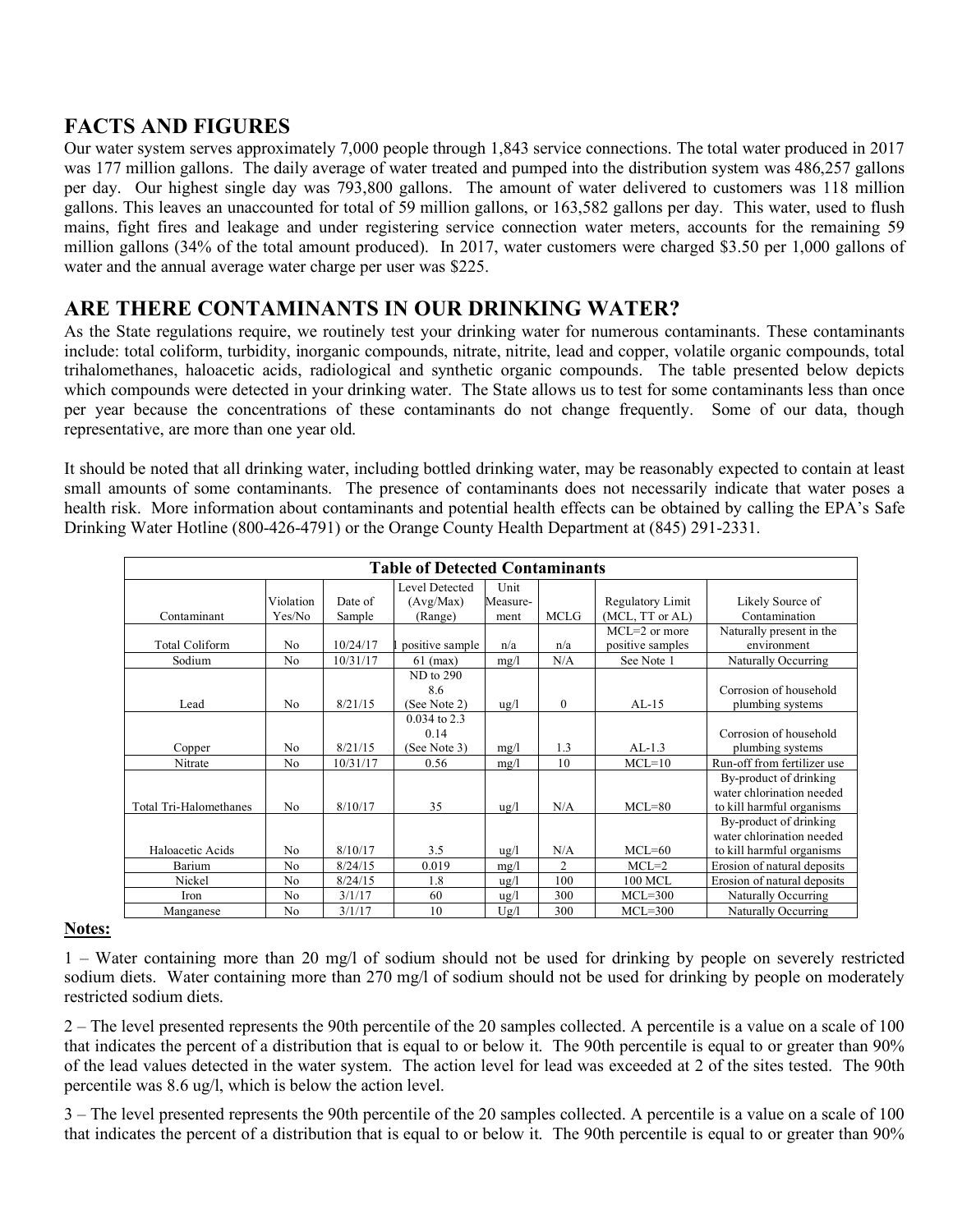of the copper values detected in the water system. In this case, 20 samples were collected from the water system, and the 90th percentile value was 0.14 mg/l. The action level for copper was exceeded at 1 of the sites tested.

#### **Definitions:**

*Maximum Contaminant Level (MCL)*: The highest level of a contaminant that is allowed in drinking water. MCLs are set as close to the MCLGs as feasible.

*Maximum Contaminant Level Goal (MCLG)*: The level of a contaminant in drinking water below which there is no known or expected risk to health. MCLGs allow for a margin of safety.

*Maximum Residual Disinfectant Level (MRDL)*: The highest level of a disinfectant allowed in drinking water. There is convincing evidence that addition of a disinfectant is necessary for control of microbial contaminants.

*Maximum Residual Disinfectant Level Goal (MRDLG)*: The level of a drinking water disinfectant below which there is no known or expected risk to health. MRDLGs do not reflect the benefits of the use of disinfectants to control microbial contamination.

*Action Level (AL)*: The concentration of a contaminant which, if exceeded, triggers treatment or other requirements which a water system must follow.

*Milligrams per liter (mg/l)*: Corresponds to one part of liquid in one million parts of liquid (parts per million - ppm). *Micrograms per liter (ug/l)*: Corresponds to one part of liquid in one billion parts of liquid (parts per billion - ppb).

#### **WHAT DOES THIS INFORMATION MEAN?**

As you can see by the table, our system had no violations. We have learned through our testing that some contaminants have been detected; however, these contaminants were detected below New York State requirements. It should be noted that the action level for lead was exceeded at 2 of the sites tested. We are required to present the following information on lead in drinking water:

If present, elevated levels of lead can cause serious health problems, especially for pregnant women, infants, and young children. It is possible that lead levels at your home may be higher than at other homes in the community as a result of materials used in your home's plumbing. The Village of Washingtonville is responsible for providing high quality drinking water, but cannot control the variety of materials used in plumbing components. When your water has been sitting for several hours, you can minimize the potential for lead exposure by flushing your tap for 30 seconds to 2 minutes before using water for drinking or cooking. If you are concerned about lead in your water, you may wish to have your water tested. Information on lead in drinking water, testing methods, and steps you can take to minimize exposure is available from the Safe Drinking Water Hotline (1-800-426-4791) or at http://www.epa.gov/safewater/lead.

# **IS OUR WATER SYSTEM MEETING OTHER RULES THAT GOVERN OPERATIONS?**

We are required to monitor your drinking water for specific contaminants on a regular basis. Results of regular monitoring are an indicator of whether or not your drinking water meets health standards. During 2017, we did not test for Volatile Organic Chemicals (VOCs) as we are required to do every three years, and therefore cannot be sure of that aspect the quality of your drinking water during that time. We did take the samples on 2/26/2018 and no VOCs were detected.

# **DO I NEED TO TAKE SPECIAL PRECAUTIONS?**

Although our drinking water met or exceeded state and federal regulations, some people may be more vulnerable to disease causing microorganisms or pathogens in drinking water than the general population. Immuno-compromised persons such as persons with cancer undergoing chemotherapy, persons who have undergone organ transplants, people with HIV/AIDS or other immune system disorders, some elderly, and infants can be particularly at risk from infections. These people should seek advice from their health care provider about their drinking water. EPA/CDC guidelines on appropriate means to lessen the risk of infection by Cryptosporidium, Giardia and other microbial pathogens are available from the Safe Drinking Water Hotline (800-426-4791).

### **WHY SAVE WATER AND HOW TO AVOID WASTING IT?**